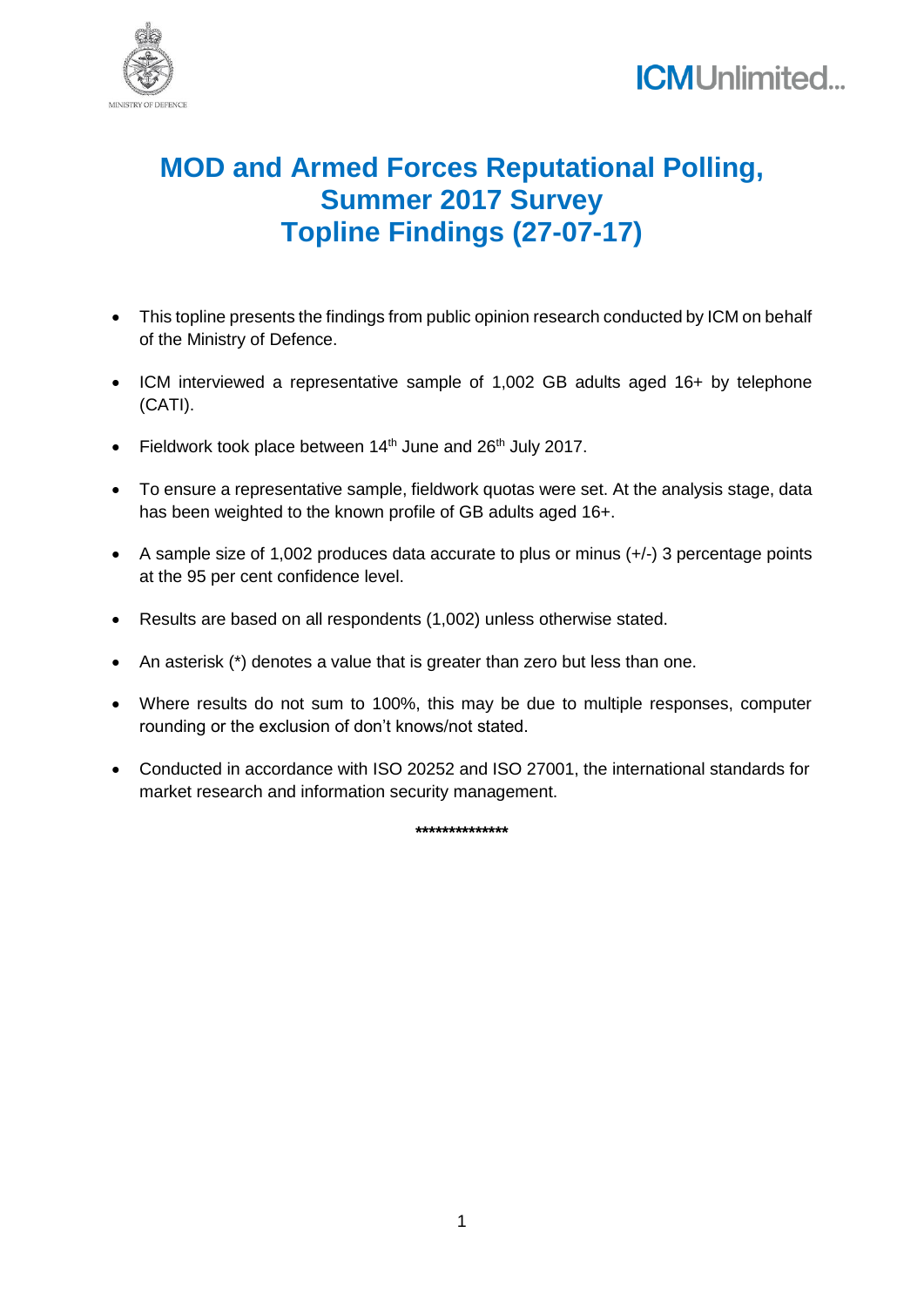



**Q1. I would like to start by asking your opinion about some organisations. For each one I would like you to tell me if you know the organisation very well, know a fair amount about it, know just a little about it, have heard of it but know almost nothing about it, or if you've never heard of it. In making your choice, take into account any of the ways you have learned or heard about it.** READ OUT EACH. SINGLE CODE FOR EACH

|                                                                                                                                                                       |               | <b>TOTAL:</b><br><b>Know</b><br>very<br>well/<br>Know a<br>fair<br>amount | Know<br>very<br>well | Know a<br>fair<br>amount | Know<br>just a<br>little | Have<br>heard of<br>but<br>know<br>almost<br>nothing | Never<br>heard of | Don't<br>know |
|-----------------------------------------------------------------------------------------------------------------------------------------------------------------------|---------------|---------------------------------------------------------------------------|----------------------|--------------------------|--------------------------|------------------------------------------------------|-------------------|---------------|
| The Foreign and<br><b>Commonwealth</b><br><b>Office</b>                                                                                                               | %             | 25                                                                        | 11                   | 14                       | 31                       | 27                                                   | 17                | 1             |
| <b>Department of</b><br><b>Health</b>                                                                                                                                 | $\%$          | 66                                                                        | 32                   | 35                       | 23                       | 9                                                    | $\overline{2}$    |               |
| The Department for<br><b>International</b><br><b>Development (DfID)</b>                                                                                               | $\%$          | 18                                                                        | 6                    | 12                       | 25                       | 19                                                   | 37                | 1             |
| The Ministry of<br><b>Defence</b>                                                                                                                                     | $\frac{0}{0}$ | 64                                                                        | 31                   | 33                       | 24                       | 10                                                   | 1                 | $\star$       |
| <b>UK Armed Forces</b>                                                                                                                                                | $\frac{0}{0}$ | 74                                                                        | 38                   | 36                       | 21                       | 4                                                    | $\mathbf{1}$      | $\star$       |
| <b>Royal Navy and</b><br><b>Royal Marines</b>                                                                                                                         | $\%$          | 68                                                                        | 34                   | 34                       | 24                       | $\overline{7}$                                       | 1                 | $\star$       |
| Army                                                                                                                                                                  | $\%$          | 75                                                                        | 38                   | 37                       | 21                       | 4                                                    | $\star$           | $\star$       |
| <b>Royal Air Force</b>                                                                                                                                                | %             | 68                                                                        | 35                   | 34                       | 26                       | 6                                                    | $\star$           | $\star$       |
| <b>MOD civil servants</b>                                                                                                                                             | $\%$          | 38                                                                        | 19                   | 19                       | 31                       | 17                                                   | 13                | $\star$       |
| <b>Police</b>                                                                                                                                                         | $\%$          | 84                                                                        | 47                   | 37                       | 14                       | $\overline{2}$                                       | ÷,                | $\star$       |
| The UK Reserve<br>Forces e.g. the Army<br><b>Reserves (formerly</b><br>known as Territorial<br>Army) and their<br><b>Naval and Air Force</b><br>equivalents           | %             | 48                                                                        | 24                   | 24                       | 32                       | 13                                                   | $\overline{7}$    | $\star$       |
| <b>The UK Cadet</b><br>Forces e.g. the Army<br><b>Cadets and their</b><br><b>Naval and Air Force</b><br>equivalents, and the<br><b>Combined Cadet</b><br>Forces (CCF) | $\%$          | 43                                                                        | 22                   | 21                       | 33                       | 18                                                   | 6                 |               |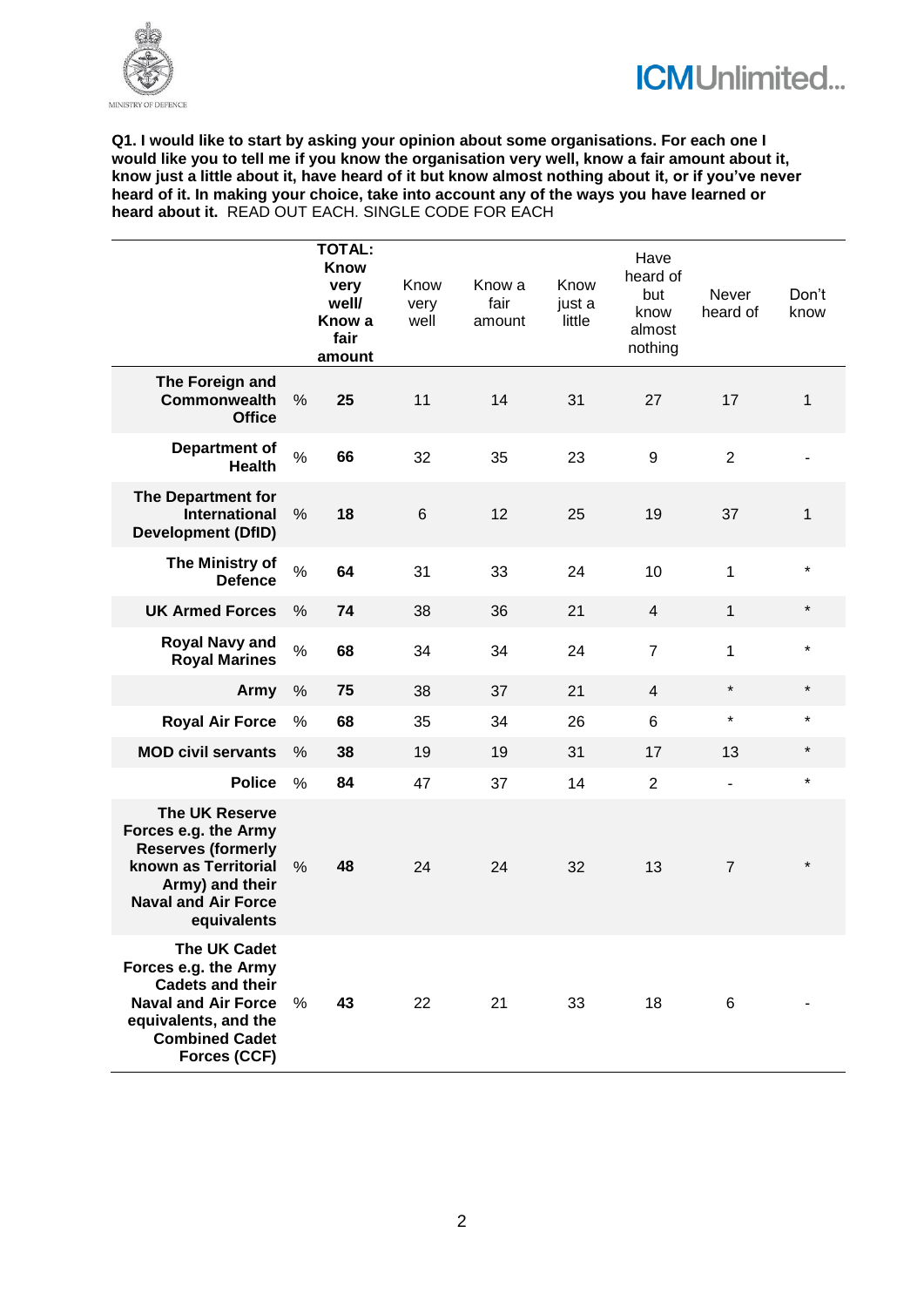



**Q2. Now I am going to read out the organisations again, and this time I would like you to tell me how favourable or unfavourable your overall opinion or impression of each is. Take into account any of the things which you think are important. Remember that it is your overall opinion or impression that we are interested in.** READ OUT EACH. SINGLE CODE FOR EACH **Is your opinion…**

|                                                                                                                                                                              |               | <b>TOTAL:</b><br>Very /<br>mainly<br>favoura-<br>ble | Very<br>favour-<br>able | Mainly<br>favour-<br>able | Neither/<br>nor | Mainly<br>un-<br>favour-<br>able | Very<br>un-<br>favour-<br>able | Don't<br>know  |
|------------------------------------------------------------------------------------------------------------------------------------------------------------------------------|---------------|------------------------------------------------------|-------------------------|---------------------------|-----------------|----------------------------------|--------------------------------|----------------|
| <b>The Department of</b><br><b>Health</b>                                                                                                                                    | $\frac{0}{0}$ | 82                                                   | 52                      | 30                        | 10              | $\overline{5}$                   | $\overline{2}$                 | $\overline{2}$ |
| The Department for<br><b>International</b><br><b>Development (DfID)</b>                                                                                                      | $\%$          | 41                                                   | 15                      | 27                        | 32              | 6                                | 3                              | 18             |
| The Foreign and<br><b>Commonwealth</b><br><b>Office</b>                                                                                                                      | $\%$          | 49                                                   | 16                      | 32                        | 33              | $\overline{5}$                   | $\overline{2}$                 | 12             |
| The Ministry of<br><b>Defence</b>                                                                                                                                            | $\%$          | 77                                                   | 41                      | 36                        | 15              | 5                                | 1                              | $\sqrt{2}$     |
| <b>UK Armed Forces</b>                                                                                                                                                       | $\%$          | 88                                                   | 61                      | 27                        | $\overline{7}$  | 3                                | $\mathbf{1}$                   | $\mathbf{1}$   |
| <b>Royal Navy and</b><br><b>Royal Marines</b>                                                                                                                                | $\%$          | 88                                                   | 61                      | 27                        | 8               | $\overline{2}$                   | 1                              | $\overline{2}$ |
| Army                                                                                                                                                                         | $\%$          | 88                                                   | 62                      | 27                        | $\overline{7}$  | $\overline{2}$                   | $\mathbf{1}$                   | $\mathbf{1}$   |
| <b>Royal Air Force</b>                                                                                                                                                       | %             | 88                                                   | 60                      | 28                        | $\overline{7}$  | $\overline{2}$                   | 1                              | 1              |
| <b>MOD civil servants</b>                                                                                                                                                    | %             | 59                                                   | 25                      | 33                        | 26              | 5                                | 2                              | 9              |
| <b>Police</b>                                                                                                                                                                | $\%$          | 88                                                   | 56                      | 31                        | 6               | $\mathfrak{B}$                   | $\overline{2}$                 | 1              |
| <b>The UK Reserve</b><br>Forces e.g. the<br><b>Army Reserves</b><br>(formerly known as<br><b>Territorial Army)</b><br>and their Naval and<br><b>Air Force</b><br>equivalents | $\frac{0}{0}$ | 72                                                   | 43                      | 30                        | 19              | $\overline{2}$                   | $^{\star}$                     | 5              |
| The UK Cadet<br>Forces e.g. the<br><b>Army Cadets and</b><br>their Naval and Air<br>Force equivalents,<br>and the Combined<br><b>Cadet Forces</b><br>(CCF)                   | $\frac{0}{0}$ | 72                                                   | 40                      | 32                        | 19              | 3                                | 1                              | 6              |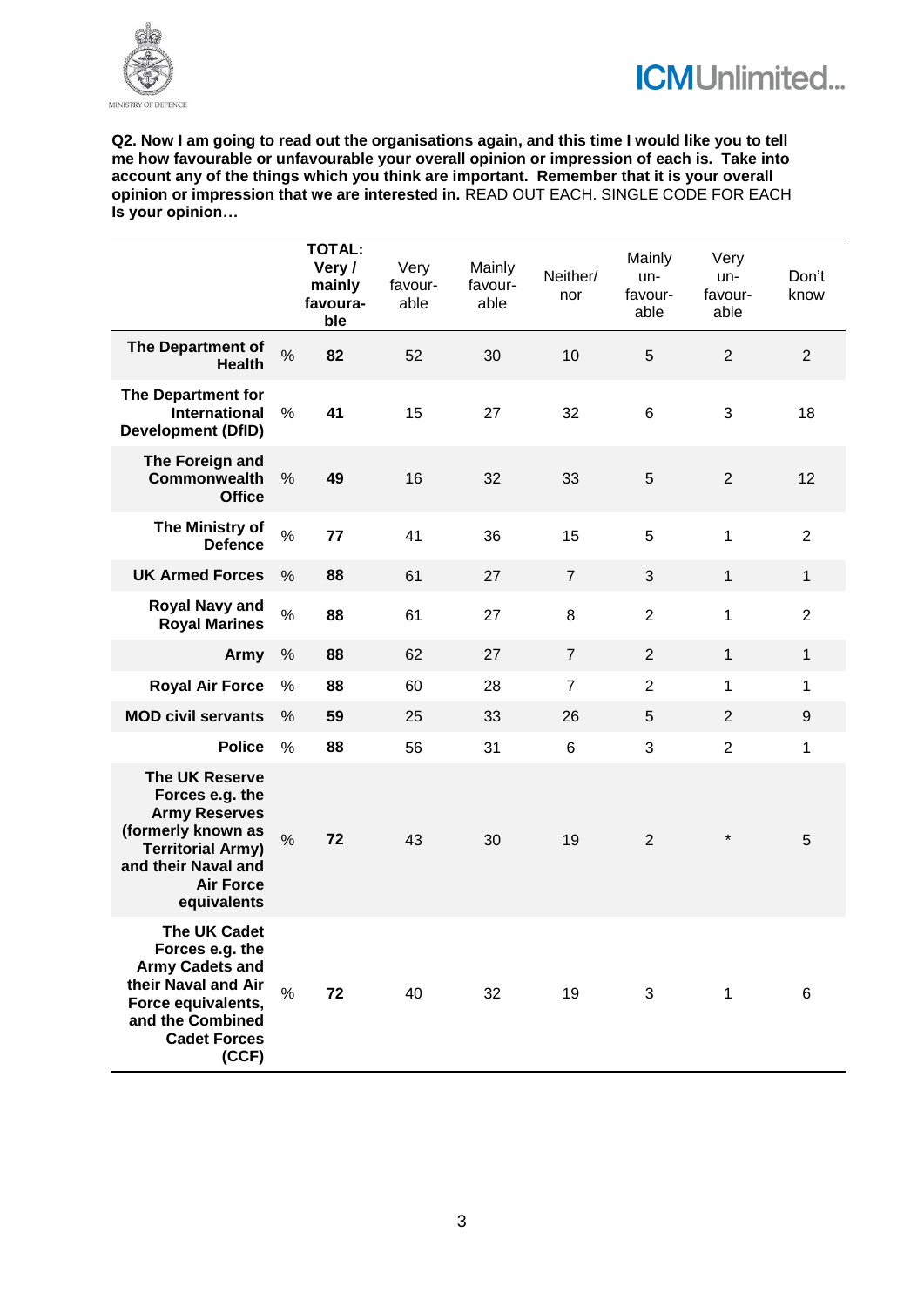



**Q3a. Now I'd like you to think about the role that the Armed Forces play in Britain and the rest of the world today. By the Armed Forces, I mean the Royal Navy, Royal Marines, Army and the Royal Air Force. What do you actually think the Armed Forces do?** DO NOT READ OUT. MULTICODE.

|                                                                    | $\%$           |
|--------------------------------------------------------------------|----------------|
| Protecting/defending the UK and economy                            | 68             |
| Peacekeeping                                                       | 25             |
| Humanitarian/Disaster and incident relief                          | 18             |
| Defending/Securing the Seas and Skies                              | 16             |
| Military operations/ fighting in conflicts                         | 13             |
| Military aid to civil emergencies / Flood relief/Supporting Police | 11             |
| Conflict prevention/ deterrence                                    | 10             |
| Role models/represent Britain overseas                             | 8              |
| Fighting enemies                                                   | $\overline{7}$ |
| Counter-terrorism                                                  | 6              |
| Training & mentoring in the UK                                     | 5              |
| Training & mentoring foreign military                              | 5              |
| Medical help/medical evacuation                                    | 3              |
| Education role/ mentoring/teaching                                 | $\overline{2}$ |
| Ceremonies/ processions/ Royal family/ Commemoration/ Remembrance  | 1              |
| <b>Fighting ISIS</b>                                               | 1              |
| Search and Rescue                                                  | 1              |
| Securing our shipping routes/trade                                 | 1              |
| Intelligence gathering                                             | 1              |
| Providing the nuclear deterrent                                    | *              |
| Other                                                              | 22             |
| Don't know                                                         | 3              |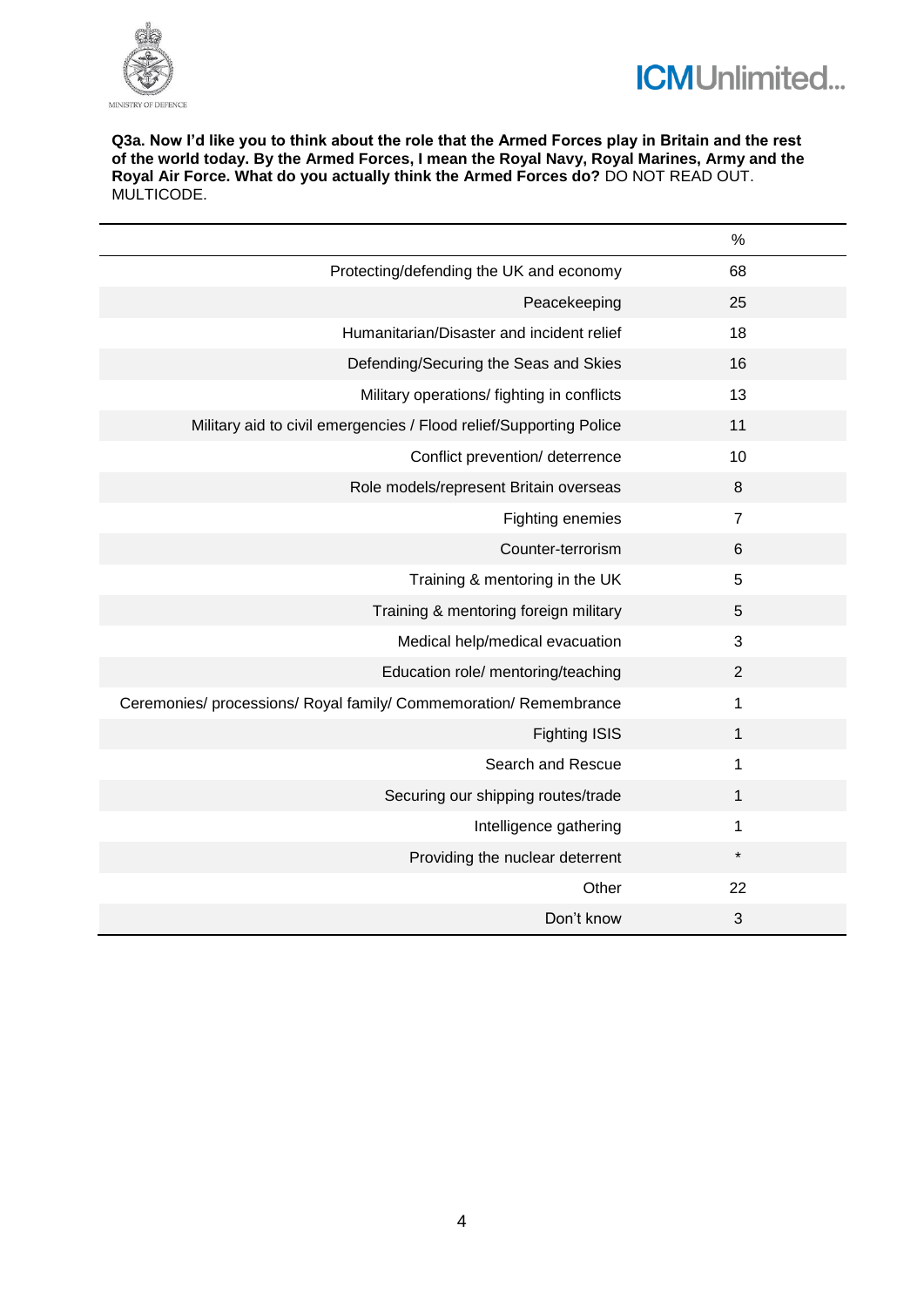



**Q3b. Where around the world are the Armed Forces currently on operations, whether on combat missions, humanitarian aid or other interventions and assistance?** DO NOT READ OUT. MULTI-CODE.WHERE INSTRUCTED, INTERVIEWER PROBE: WHAT ARE THEY DOING THERE? IF RESPONDENT MENTIONS CONTINENT/REGION (E.G. AFRICA) PROBE FOR A COUNTRY. CODE ANYTHING DIFFERENT TO PRE-CODES IN 'OTHER PLEASE SPECIFY'.

| <b>TOTAL: Afghanistan</b>                                         | 42% |
|-------------------------------------------------------------------|-----|
| Training                                                          | 18% |
| Combat/fighting                                                   | 11% |
| Other                                                             | 21% |
| <b>TOTAL: Iraq</b>                                                | 34% |
| Training Iraqi Security Forces/Kurdish Peshmerga                  | 14% |
| Combat/fighting                                                   | 8%  |
| Fighting ISIS/IS/Daesh                                            | 7%  |
| Humanitarian aid                                                  | 6%  |
| Other                                                             | 12% |
| <b>TOTAL: Syria</b>                                               | 28% |
| Combat/fighting ISIS/IS/Daesh                                     | 28% |
| <b>TOTAL: Middle East/ Gulf region</b>                            | 21% |
| Counter-piracy/Counter-narcotics/Counter-terrorism/ fighting ISIS | 8%  |
| Protecting trade                                                  | 4%  |
| Other                                                             | 12% |
| Cyprus                                                            | 12% |
| UK                                                                | 9%  |
| <b>Falkland Islands and South Atlantic</b>                        | 6%  |
| <b>TOTAL: Mediterranean/ Italy/ Greece/ Turkey</b>                | 5%  |
| Migrants/ boats of migrants                                       | 2%  |
| Other                                                             | 3%  |
| <b>TOTAL: Ukraine/ Russia</b>                                     | 4%  |
| Training                                                          | 1%  |
| Protection                                                        | 1%  |
| Combat/fighting                                                   | 1%  |
| Other                                                             | 2%  |
| Libya                                                             | 4%  |
| Somalia                                                           | 3%  |
| TOTAL: Baltic Region/ Lithuania/ Estonia/ Poland/ Latvia          | 3%  |
| Protection                                                        | 1%  |
| Other                                                             | 2%  |
| Kenya                                                             | 3%  |
| Nigeria                                                           | 2%  |
| Sudan                                                             | 2%  |
| <b>TOTAL: Sierra Leone</b>                                        | 2%  |
| Humanitarian aid                                                  | 2%  |
| <b>TOTAL: North Atlantic</b>                                      | 1%  |
| Nepal                                                             | 1%  |
| Other                                                             | 3%  |
| Don't know                                                        | 17% |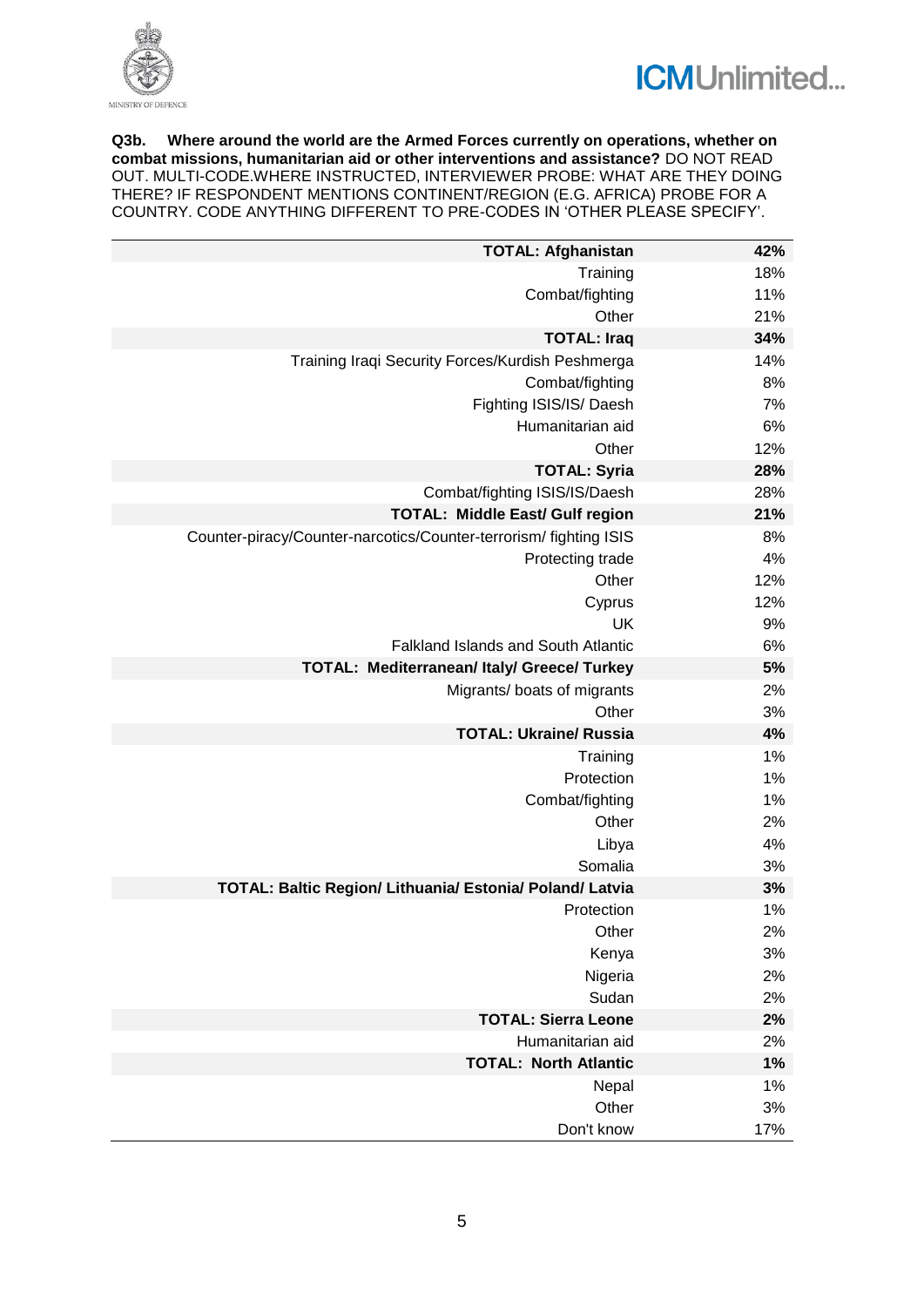



**Q4. Thinking now about the UK Armed Forces (Royal Navy, Royal Marines, Army and the Royal Air Force), could you please tell me to what extent you agree or disagree with the following statements.** READ OUT EACH. SINGLE CODE FOR EACH

|                                                                                                                                                                                                                                          | <b>TOTAL:</b><br>Strongly/<br><b>Tend to</b><br>Agree | Strongly<br>agree | Tend to<br>agree | Neither/<br>nor | Tend to<br>disagree | Strongly<br>disagree | Don't<br>know  |
|------------------------------------------------------------------------------------------------------------------------------------------------------------------------------------------------------------------------------------------|-------------------------------------------------------|-------------------|------------------|-----------------|---------------------|----------------------|----------------|
| The UK needs strong<br><b>Armed Forces</b>                                                                                                                                                                                               | 89                                                    | 72                | 16               | 6               | 3                   | 3                    | $\star$        |
| <b>The UK Armed Forces</b><br>keep Britain safe by<br>providing security at<br>home and abroad                                                                                                                                           | 92                                                    | 74                | 18               | 3               | 3                   | $\overline{2}$       | $\star$        |
| <b>The UK Armed Forces</b><br>contribute towards<br>protecting our economy                                                                                                                                                               | 69                                                    | 43                | 26               | 14              | 8                   | 3                    | 6              |
| <b>The UK Armed Forces</b><br>are well equipped                                                                                                                                                                                          | 43                                                    | 15                | 28               | 16              | 21                  | 13                   | $\overline{7}$ |
| <b>The UK Armed Forces</b><br>have appropriate levels<br>of pay, allowances and<br>other benefits                                                                                                                                        | 32                                                    | 11                | 21               | 17              | 16                  | 20                   | 15             |
| The Armed Forces have<br>a standard of living<br>accommodation they<br>deserve                                                                                                                                                           | 33                                                    | 11                | 21               | 18              | 17                  | 17                   | 16             |
| <b>The UK Armed Forces</b><br>make a positive<br>contribution to the UK<br>through activities at<br>home (e.g. Olympic<br>security, ceremonial<br>duties, running the<br>cadet forces, fishery<br>protection, support<br>during strikes) | 89                                                    | 64                | 25               | 5               | $\overline{2}$      | $\overline{2}$       | $\overline{2}$ |
| <b>The UK Armed Forces</b><br>promote their best<br>people, regardless of<br>race, gender, religion or<br>sexual orientation                                                                                                             | 66                                                    | 39                | 27               | 14              | 5                   | 5                    | 10             |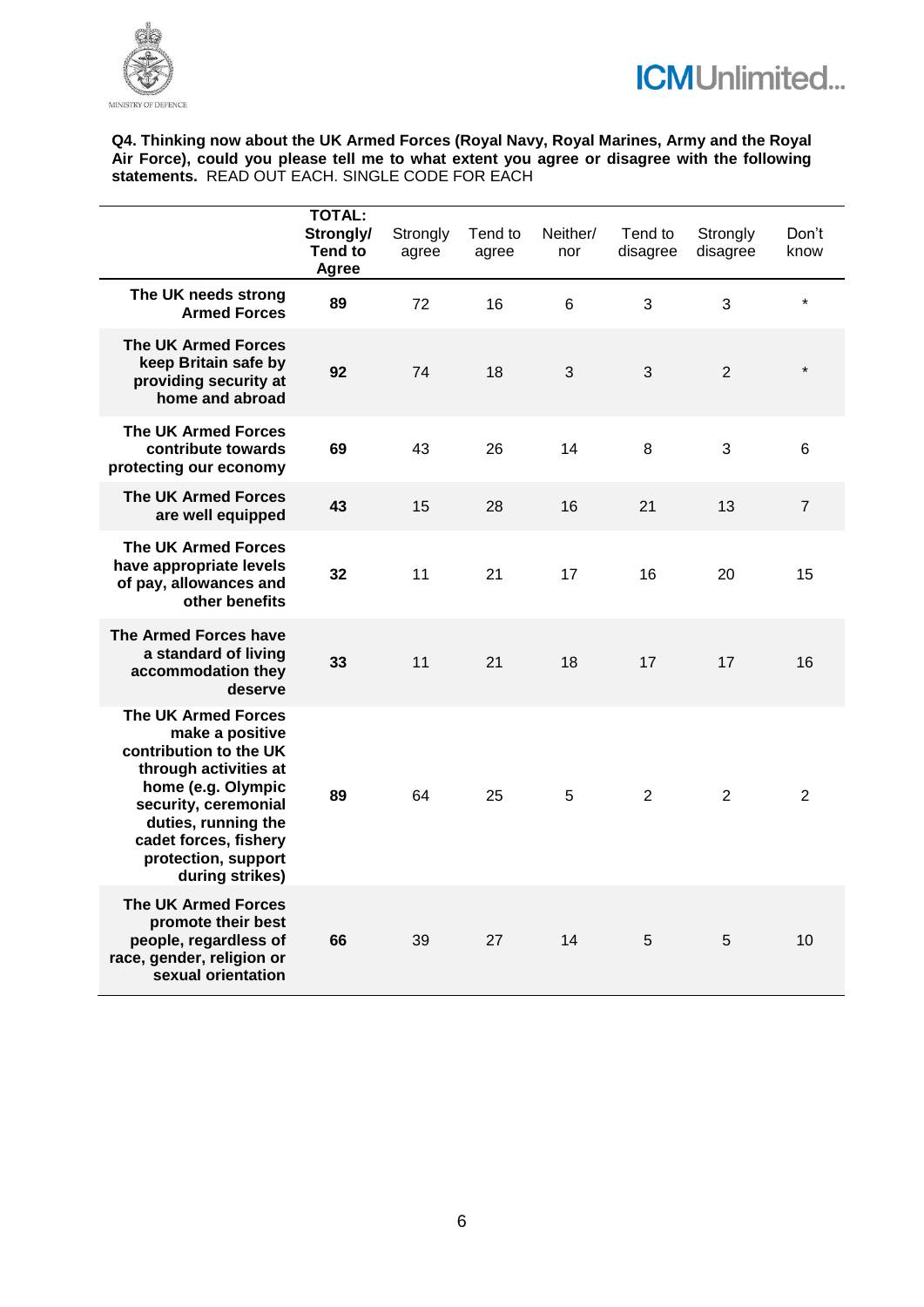

# **ICMUnlimited...**

## **Q4 CONTINUED**

|                                                                                                                                                                        | <b>TOTAL:</b><br><b>Strongly</b><br>/ Tend to<br>Agree | Strongly<br>agree | Tend to<br>agree | Neither/<br>nor  | Tend to<br>disagree | Strongly<br>disagree    | Don't<br>know            |
|------------------------------------------------------------------------------------------------------------------------------------------------------------------------|--------------------------------------------------------|-------------------|------------------|------------------|---------------------|-------------------------|--------------------------|
| <b>The UK Armed</b><br><b>Forces</b><br>demonstrate high<br>moral standards<br>and values, such<br>as: honesty,<br>loyalty, moral<br>courage and<br>respect for others | 86                                                     | 54                | 32               | 8                | $\overline{2}$      | $\overline{2}$          | $\overline{2}$           |
| People who have<br>left the Armed<br><b>Forces have skills</b><br>and experiences<br>that help them<br>succeed in many<br>different civilian<br>careers                | 76                                                     | 44                | 32               | $\boldsymbol{9}$ | $\,6\,$             | $6\phantom{1}6$         | 3                        |
| People who have<br>left the Armed<br>Forces make a<br>valuable<br>contribution to<br>society                                                                           | 82                                                     | 54                | 28               | 10               | 2                   | $\overline{2}$          | 3                        |
| <b>The UK Armed</b><br>Forces give the<br>taxpayer value for<br>money                                                                                                  | 80                                                     | 57                | 23               | 9                | 3                   | $\overline{\mathbf{4}}$ | $\overline{\mathcal{L}}$ |
| <b>The Armed</b><br><b>Forces and MOD</b><br>are improving the<br>infrastructure that<br>the Armed Forces<br>use to live, work<br>and train<br><b>The Armed</b>        | 50                                                     | 22                | 28               | 22               | $\,6$               | 4                       | 17                       |
| <b>Forces and MOD</b><br>should make more<br>efficient use of the<br>military estate,<br>even if it means the<br>closure of some<br>military sites                     | 41                                                     | 17                | 24               | 19               | 15                  | 14                      | 11                       |
| <b>The UK Armed</b><br>Forces are helping<br>to defeat<br>ISIS/IS/Daesh                                                                                                | 79                                                     | 52                | 28               | 10               | 4                   | 4                       | 4                        |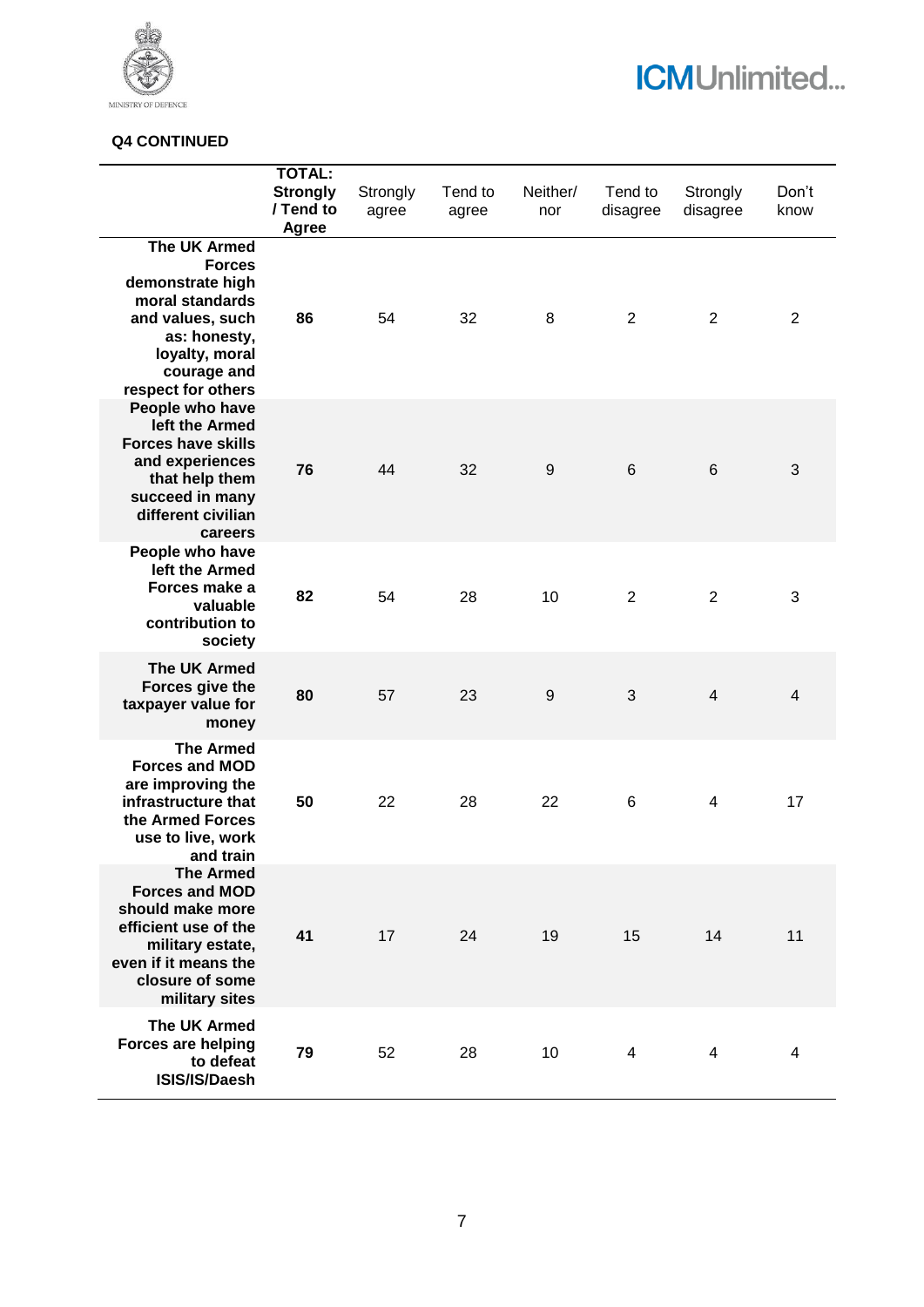



## **Q5. Thinking now about the British Army, could you please tell me to what extent you agree or disagree with the following statements?**

READ OUT EACH. SINGLE CODE FOR EACH

|                                                             |      | <b>TOTAL:</b><br><b>Strongly</b><br>/ Tend to<br>Agree | Strongly<br>agree | Tend to<br>agree | Neither/<br>nor | Tend to<br>disagree | Strongly<br>disagree | Don't<br>know |
|-------------------------------------------------------------|------|--------------------------------------------------------|-------------------|------------------|-----------------|---------------------|----------------------|---------------|
| <b>The British</b><br>Army is well<br>equipped              | $\%$ | 47                                                     | 15                | 32               | 15              | 18                  | 12                   | 8             |
| <b>The British</b><br><b>Army looks</b><br>after its people | %    | 70                                                     | 33                | 37               | 12              | 10                  | 4                    | 4             |

#### **Q6. And thinking now about the Royal Navy and the Royal Marines, could you please tell me to what extent you agree or disagree with the following statements?**  READ OUT EACH. SINGLE CODE FOR EACH

|                                                                                      | <b>TOTAL:</b><br><b>Strongly</b><br>/ Tend to<br>Agree | Strongly<br>agree | Tend to<br>agree | Neither/<br>nor | Tend to<br>disagree | Strongly<br>disagree | Don't<br>know |
|--------------------------------------------------------------------------------------|--------------------------------------------------------|-------------------|------------------|-----------------|---------------------|----------------------|---------------|
| The Royal<br>Navy and<br><b>Royal Marines</b><br>are well<br>equipped                | %<br>53                                                | 20                | 33               | 15              | 12                  | 8                    | 13            |
| <b>The Royal</b><br>Navy and<br><b>Royal Marines</b> %<br>look after their<br>people | 72                                                     | 35                | 38               | 13              | 5                   | 2                    | 9             |

## **Q7. Thinking now about the Royal Air Force, could you please tell me to what extent you agree or disagree with the following statements?**

READ OUT EACH. SINGLE CODE FOR EACH

|                                                         |   | <b>TOTAL:</b><br><b>Strongly</b><br>/ Tend to<br>Agree | Strongly<br>agree | Tend to<br>agree | Neither/<br>nor | Tend to<br>disagree | Strongly<br>disagree | Don't<br>know |
|---------------------------------------------------------|---|--------------------------------------------------------|-------------------|------------------|-----------------|---------------------|----------------------|---------------|
| The Royal Air<br>Force is well<br>equipped%             | % | 59                                                     | 27                | 32               | 14              | 10                  |                      | 10            |
| The Royal Air<br><b>Force looks</b><br>after its people | % | 75                                                     | 39                | 36               | 11              | 5                   | 2                    | 8             |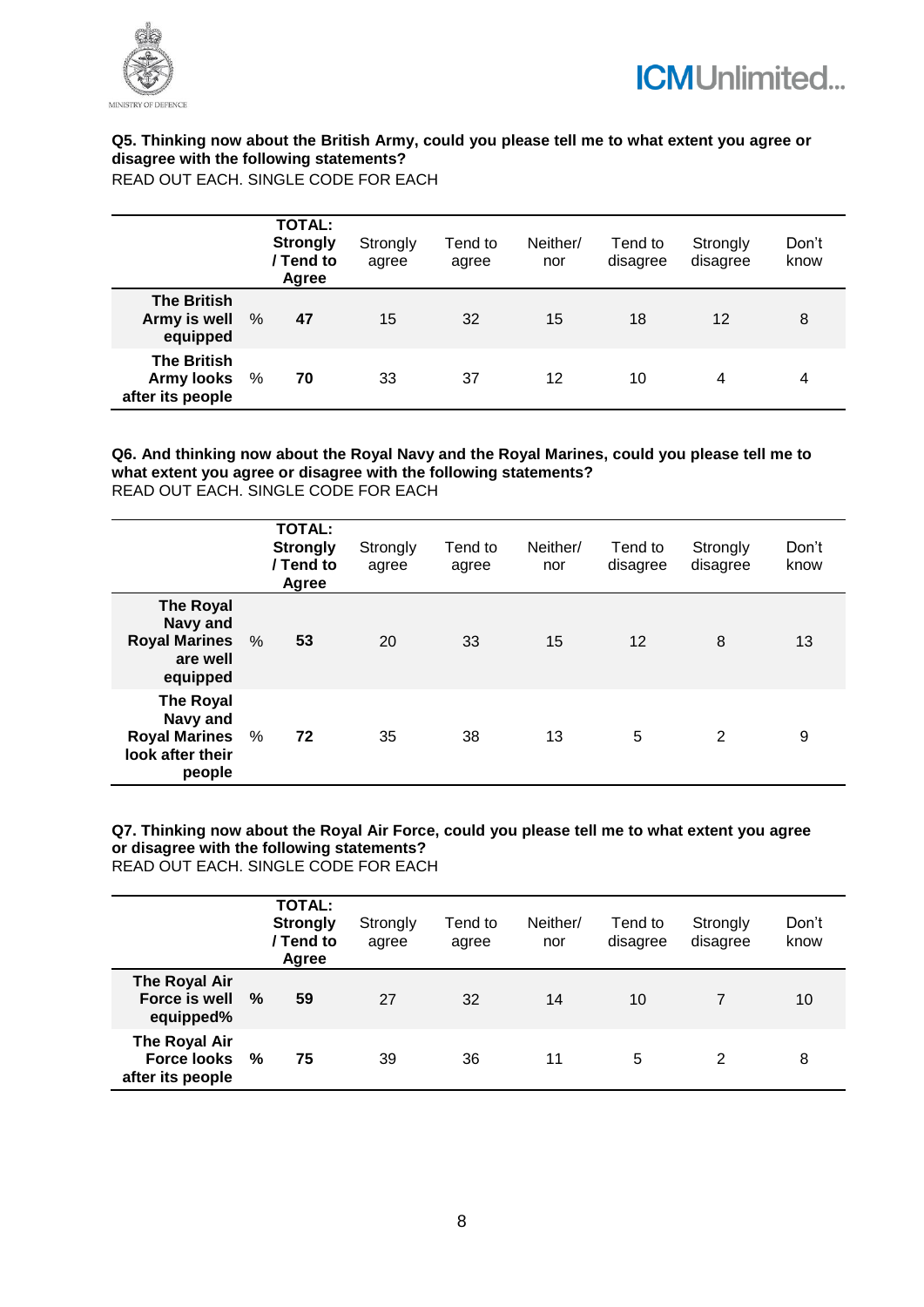



**Q8. And thinking now about the Ministry of Defence, could you please tell me to what extent you agree or disagree with the following statements?** READ OUT EACH. SINGLE CODE FOR EACH.

|                                                                                                                                                         |      | <b>TOTAL:</b><br>Strongly/<br><b>Tend to</b><br>Agree | Strongly<br>agree | Tend to<br>agree | Neither/<br>nor | Tend to<br>disagree | Strongly<br>disagree | Don't<br>know |
|---------------------------------------------------------------------------------------------------------------------------------------------------------|------|-------------------------------------------------------|-------------------|------------------|-----------------|---------------------|----------------------|---------------|
| The Ministry of<br>Defence gives the<br>taxpayer value for<br>money                                                                                     | $\%$ | 57                                                    | 23                | 35               | 20              | 8                   | 6                    | 8             |
| The Ministry of<br><b>Defence looks</b><br>after its people                                                                                             | %    | 60                                                    | 21                | 39               | 20              | 5                   | $\overline{4}$       | 11            |
| The MOD is<br>committed to<br>providing decent<br>accommodation<br>for members of<br>the Armed Forces                                                   | $\%$ | 44                                                    | 12                | 32               | 24              | 12                  | 6                    | 14            |
| The Ministry of<br><b>Defence works</b><br>well with industry<br>to provide the<br>best equipment<br>for the Armed<br><b>Forces</b>                     | %    | 48                                                    | 16                | 32               | 20              | 13                  | $\overline{7}$       | 12            |
| The Ministry of<br><b>Defence civil</b><br>servants make a<br>valuable<br>contribution to<br>supporting<br>military<br>operations abroad<br>and at home | %    | 65                                                    | 24                | 41               | 18              | 4                   | 3                    | 10            |
| The Ministry of<br>Defence promote<br>their best people,<br>regardless of<br>race, gender,<br>religion or sexual<br>orientation                         | %    | 58                                                    | 26                | 32               | 19              | 6                   | 5                    | 13            |
| The Ministry of<br>Defence needs to<br>invest in state-of-<br>the-art technology<br>and equipment in<br>order to protect<br>national security           | %    | 86                                                    | 62                | 24               | 8               | $\overline{2}$      | 1                    | 3             |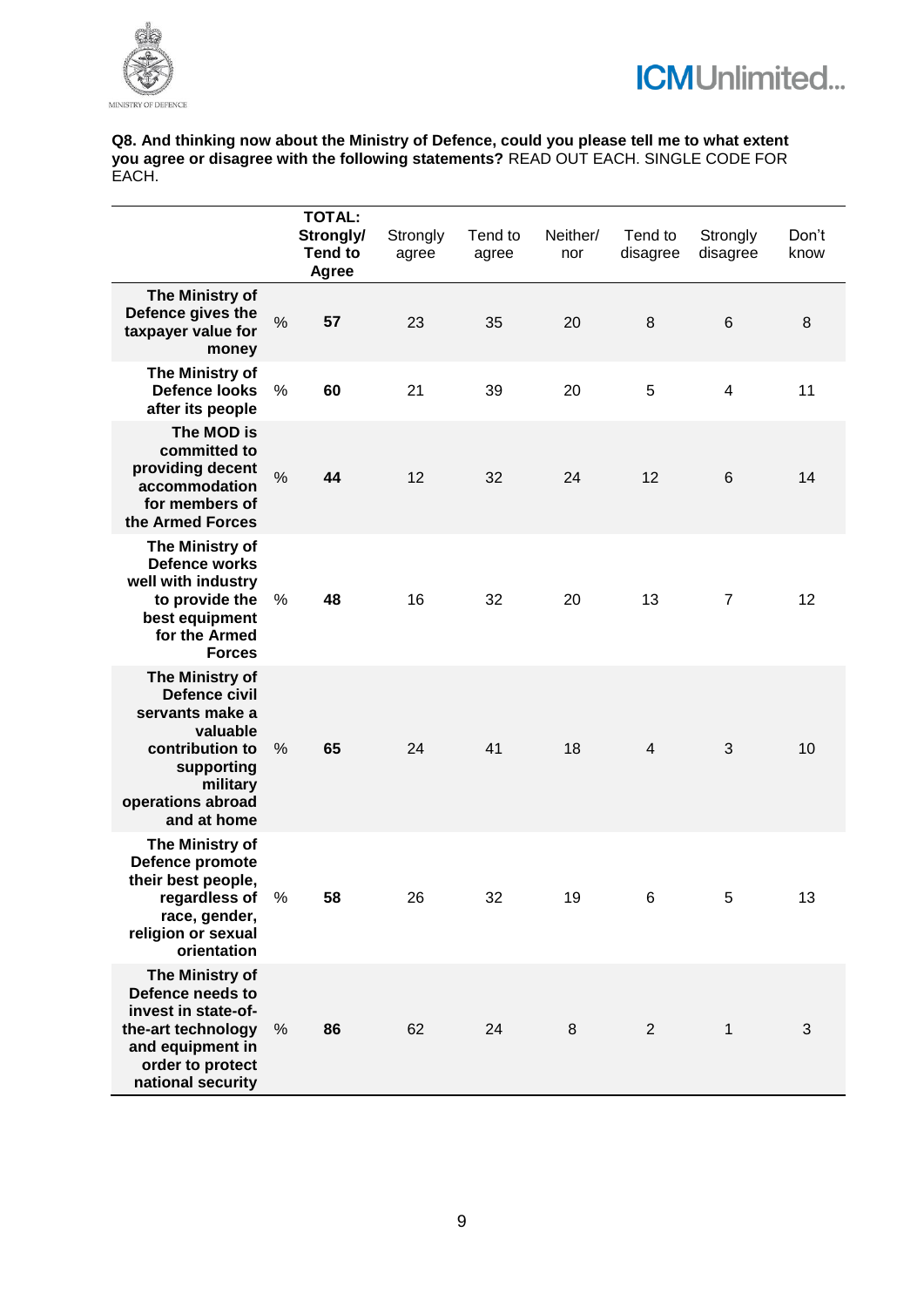



## **Q10. Do you support maintaining the UK's independent nuclear deterrent?** SINGLE CODE

|            | %  |
|------------|----|
| Yes        | 69 |
| No         | 22 |
| Don't know |    |

**Q10a. The Armed Forces will soon take delivery of the UK's two new aircraft carriers and a fleet of F-35 aircraft. Which of these best sums up your awareness of this?** READ OUT. SINGLE CODE.

|                                                                     | %  |
|---------------------------------------------------------------------|----|
| You're aware of both                                                | 38 |
| You're aware of the aircraft carriers, but not of the F-35 aircraft | 19 |
| You're aware of the F-35 aircraft, but not of the aircraft carriers |    |
| You're aware of neither                                             | 41 |

**Q10b. Thinking about the new aircraft carriers and the F-35 aircraft, can you tell me to what**  extent you agree or disagree with the following statements. READ OUT EACH. SINGLE CODE FOR EACH.

|                                                                                                                                                                                  | <b>TOTAL:</b><br><b>Strongly</b><br>/ Tend<br>to Agree | Strongly<br>agree | Tend to<br>agree | Neither/<br>nor | Tend to<br>disagree | Strongly<br>disagree | Don't<br>know  |
|----------------------------------------------------------------------------------------------------------------------------------------------------------------------------------|--------------------------------------------------------|-------------------|------------------|-----------------|---------------------|----------------------|----------------|
| The new aircraft<br>carriers and F-35<br>aircraft will keep<br><b>Britain safe by</b><br>providing security<br>at home and<br>abroad                                             | 74<br>$\%$                                             | 48                | 26               | 15              | $\overline{4}$      | 3                    | $\overline{4}$ |
| The new aircraft<br>carriers and F-35<br>aircraft are good<br>for the UK<br>economy and for<br>jobs                                                                              | $\frac{0}{0}$<br>71                                    | 39                | 32               | 13              | 4                   | 5                    | 7              |
| The new aircraft<br>carriers and F-35<br>aircraft<br>demonstrates the<br>UK's international<br>influence and<br>commitment to<br>working together<br>with allies and<br>partners | $\frac{0}{0}$<br>78                                    | 46                | 31               | 11              | 3                   | 3                    | 5              |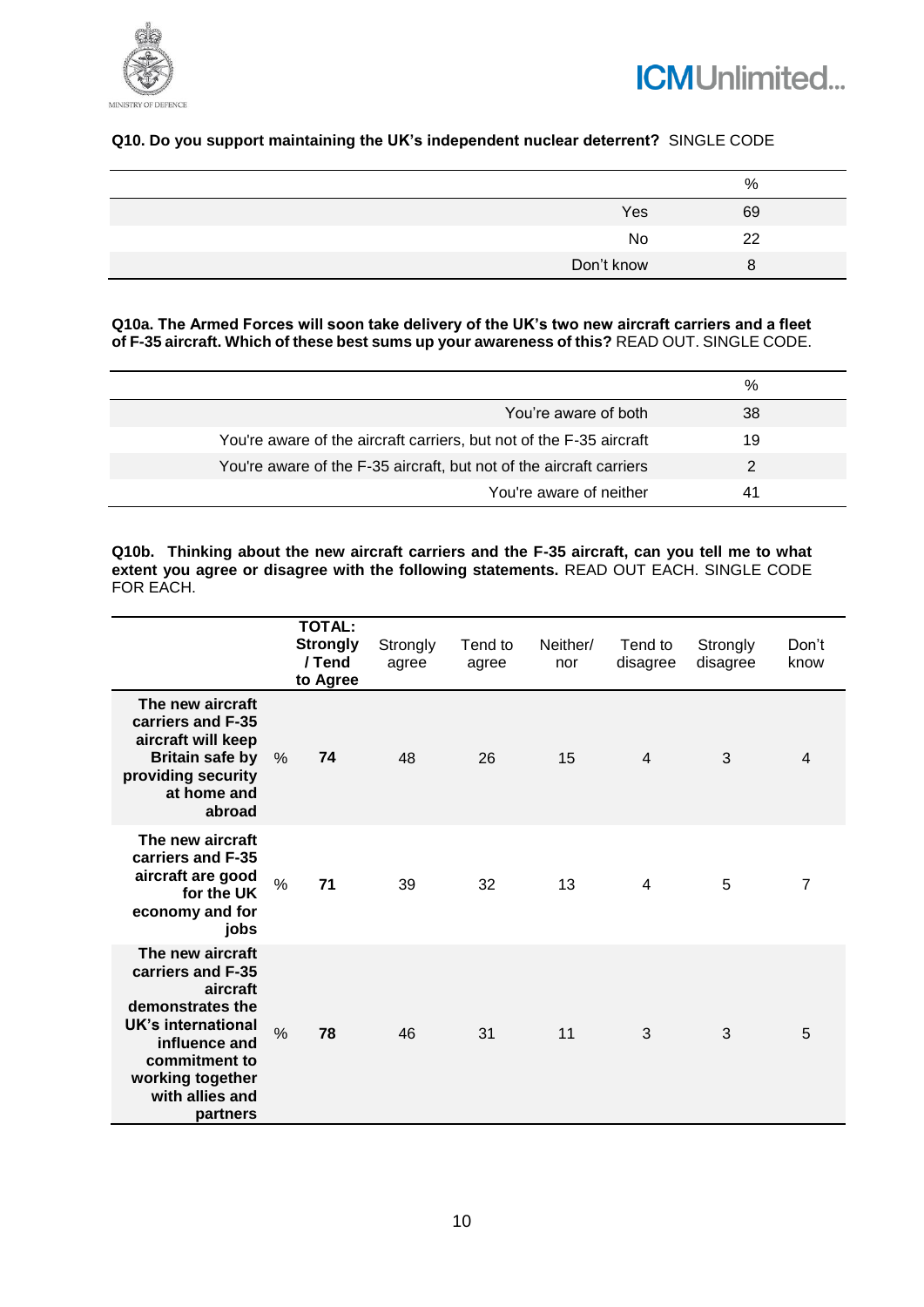



## **Q11. Which of these best sums up your awareness of the Armed Forces Covenant?** READ OUT. SINGLE CODE.

|                                               | %  |
|-----------------------------------------------|----|
| You've never heard of it                      | 53 |
| You've heard of it but know nothing about it  | 17 |
| You've heard of it and know a little about it | 24 |
| You've heard of it and know a lot about it    | 5  |
| Total: Heard of it                            | 47 |

## **Q12. What do you think the Armed Forces Covenant does?** DO NOT READ OUT. MULTICODE

*Base: All saying they have heard of the Armed Forces Covenant (n = 468).* 

|                                                     | %              |
|-----------------------------------------------------|----------------|
| <b>Total: Looks after people</b>                    | 17             |
| people currently serving in the Armed Forces        | 11             |
| veterans                                            | $\overline{7}$ |
| the family of people in the Armed Forces            | 6              |
| widows/widowers                                     | 1              |
| Way of showing support for Armed Forces             | 8              |
| Recognises nation's obligations to the Armed Forces | 5              |
| Gives advantages to serving personnel               | 4              |
| It's a government organisation                      | 3              |
| It's a charity/fund                                 | 1              |
| Decides Armed Forces policy                         |                |
| Other                                               | 21             |
| Don't know                                          | 52             |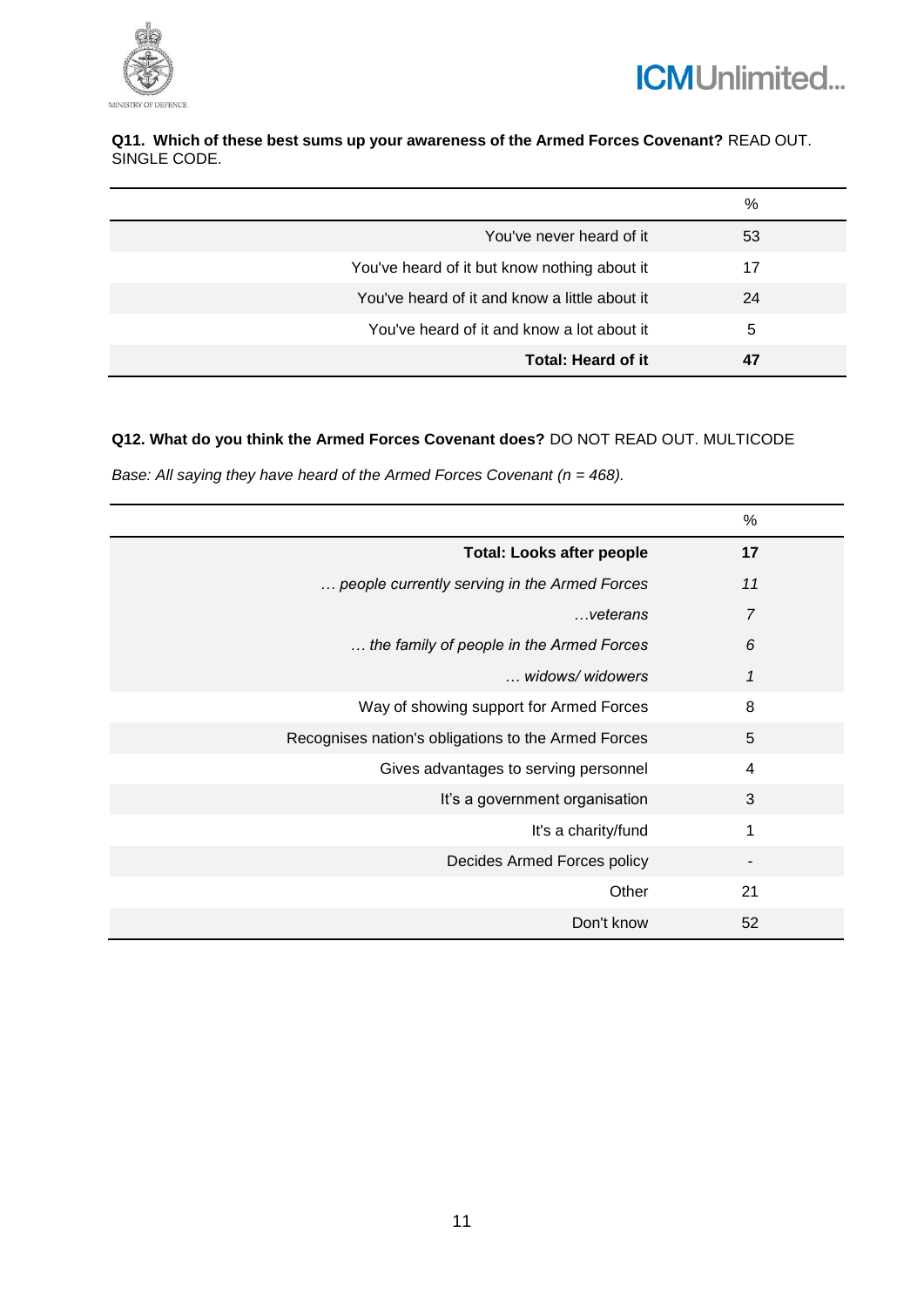



#### **Q13. Armed Forces Day is held on the last Saturday of June each year. Which of these best sums up your awareness of Armed Forces Day?** READ OUT, SINGLE CODE

|                                               | %  |
|-----------------------------------------------|----|
| You've never heard of it                      | 17 |
| You've heard of it but know nothing about it  | 22 |
| You've heard of it and know a little about it | 48 |
| You've heard of it and know a lot about it    | 13 |
| Total: Heard of it                            | 83 |

## **Q13a. Where have you heard about Armed Forces Day?**

*Base: All who have heard of Armed Forces Day (n = 829).*

|                                                            | %              |
|------------------------------------------------------------|----------------|
| Seen something about it in the news (TV news or newspaper) | 36             |
| Friends or family                                          | 22             |
| Social media (e.g. Twitter or Facebook)                    | 16             |
| Saw an event on TV                                         | 15             |
| Attended an event                                          | 9              |
| Seen or heard an advert for Armed Forces Day               | $\overline{7}$ |
| Colleagues                                                 | 5              |
| Other website                                              | 4              |
| Armed Forces Day website                                   | $\star$        |
| Saw or heard a celebrity endorsing Armed Forces Day        | $\star$        |
| In any other way                                           | 26             |
| Can't remember/just know about it                          | $\overline{2}$ |
| None of these                                              | 1              |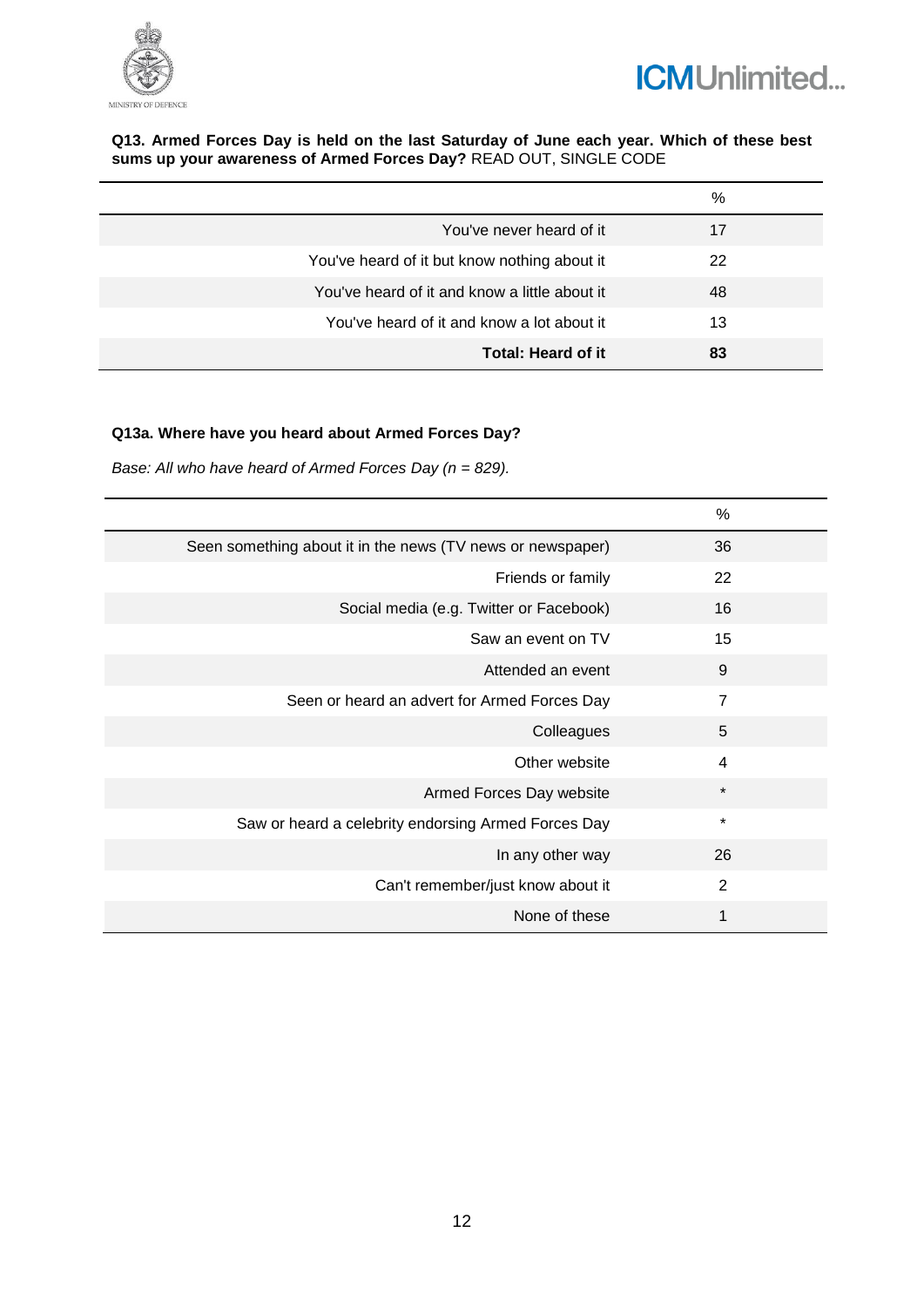



## **Q13b. Have you ever done anything to support Armed Forces Day, for example going to an event, posting about it on social media or something else?** DO NOT READ OUT. MULTICODE (SELECT ALL THAT APPLY)

*Base: All who have heard of Armed Forces Day (n = 829).*

|                                                                                                                  | $\%$    |
|------------------------------------------------------------------------------------------------------------------|---------|
| Attended an event                                                                                                | 30      |
| Used social media (e.g. Twitter or Facebook) to post, comment, share<br>or like something about Armed Forces Day | 10      |
| Discussed it with friends or family                                                                              | 2       |
| Purchased Armed Forces Day merchandise                                                                           | 1       |
| Watched an event on TV                                                                                           | 1       |
| Seen something about it in the news (TV news or newspaper)                                                       | 1       |
| Seen or heard an advert for Armed Forces Day                                                                     | $\star$ |
| Visited the Armed Forces Day website                                                                             | $\star$ |
| Saw or heard a celebrity endorsing Armed Forces Day                                                              | $\star$ |
| In any other way                                                                                                 | 10      |
| None of these                                                                                                    | 57      |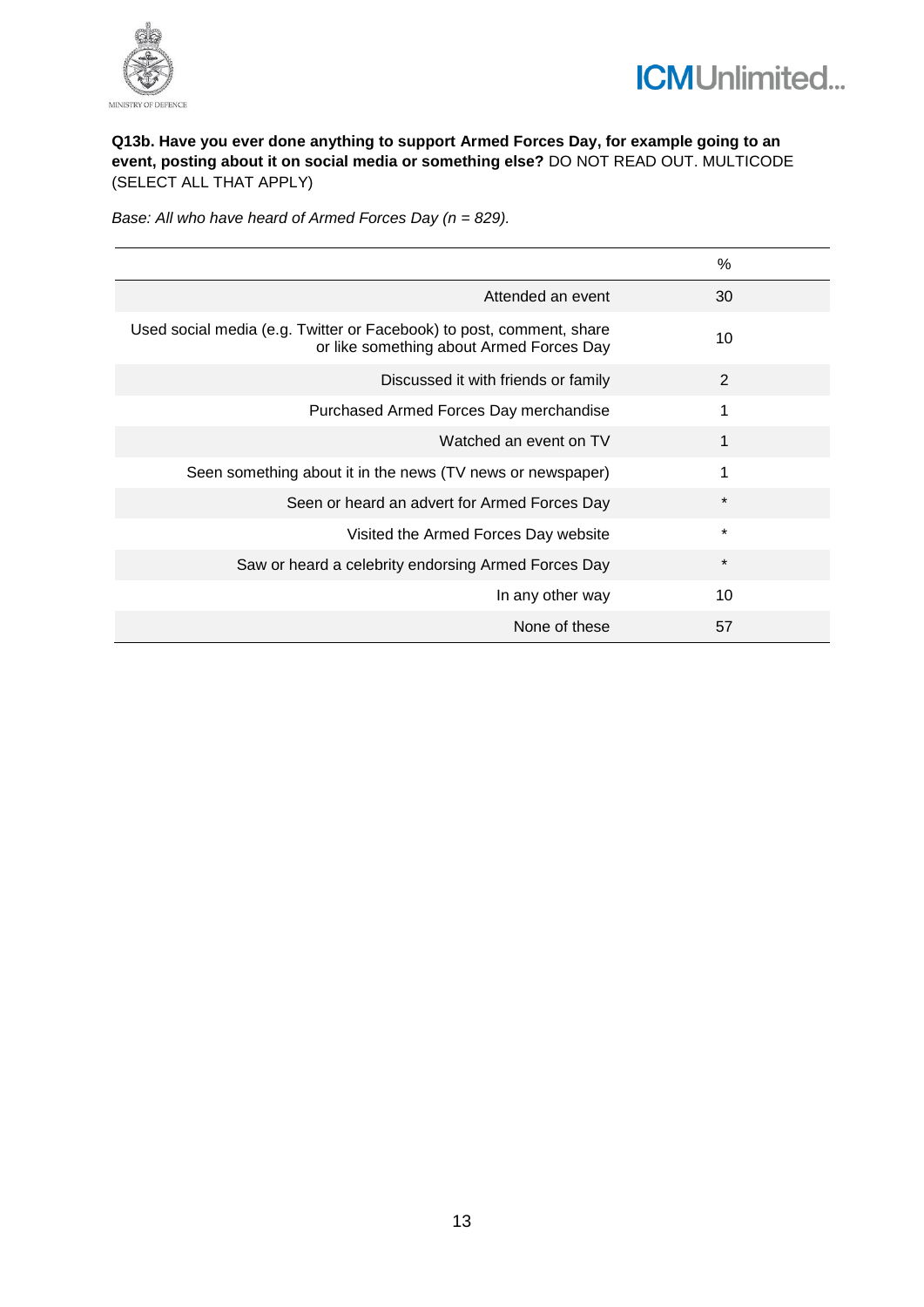



#### **Q15. Which, if any, of the following sources do you use to gain information about current affairs?** READ OUT. MULTICODE.

|                              | %              |
|------------------------------|----------------|
| <b>Total: Television</b>     | 87             |
| News and current affairs     | 82             |
| <b>Factual Documentaries</b> | 68             |
| <b>Chat Shows</b>            | 31             |
| Magazine shows               | 22             |
| <b>Total: Internet</b>       | 78             |
| bbc.co.uk                    | 66             |
| Google.co.uk                 | 61             |
| Skynews.com                  | 33             |
| Itn.co.uk / itv.co.uk        | 28             |
| Guardian.co.uk               | 28             |
| Channel4.com                 | 25             |
| Independent.co.uk            | 21             |
| Dailymail.co.uk              | 21             |
| <b>Huffington Post</b>       | 20             |
| Telegraph.co.uk              | 19             |
| Thetimes.co.uk               | 17             |
| Metro.co.uk                  | 15             |
| <b>Buzzfeed</b>              | 13             |
| Other                        | 11             |
| Friends/family/ colleagues   | 73             |
| Radio                        | 62             |
| <b>Total: Social Media</b>   | 57             |
| Facebook                     | 49             |
| YouTube                      | 32             |
| Twitter                      | 22             |
| Instagram                    | 15             |
| LinkedIn                     | 11             |
| Snapchat                     | 11             |
| <b>Pinterest</b>             | 9              |
| Tumblr                       | $\overline{c}$ |
| Other social media           | $\overline{c}$ |
| Daily Newspapers             | 45             |
| <b>Sunday Newspapers</b>     | 32             |
| Magazines/Other publications | 25             |
| Other                        | 17             |
| Nowhere                      | *              |
| None of these                | *              |